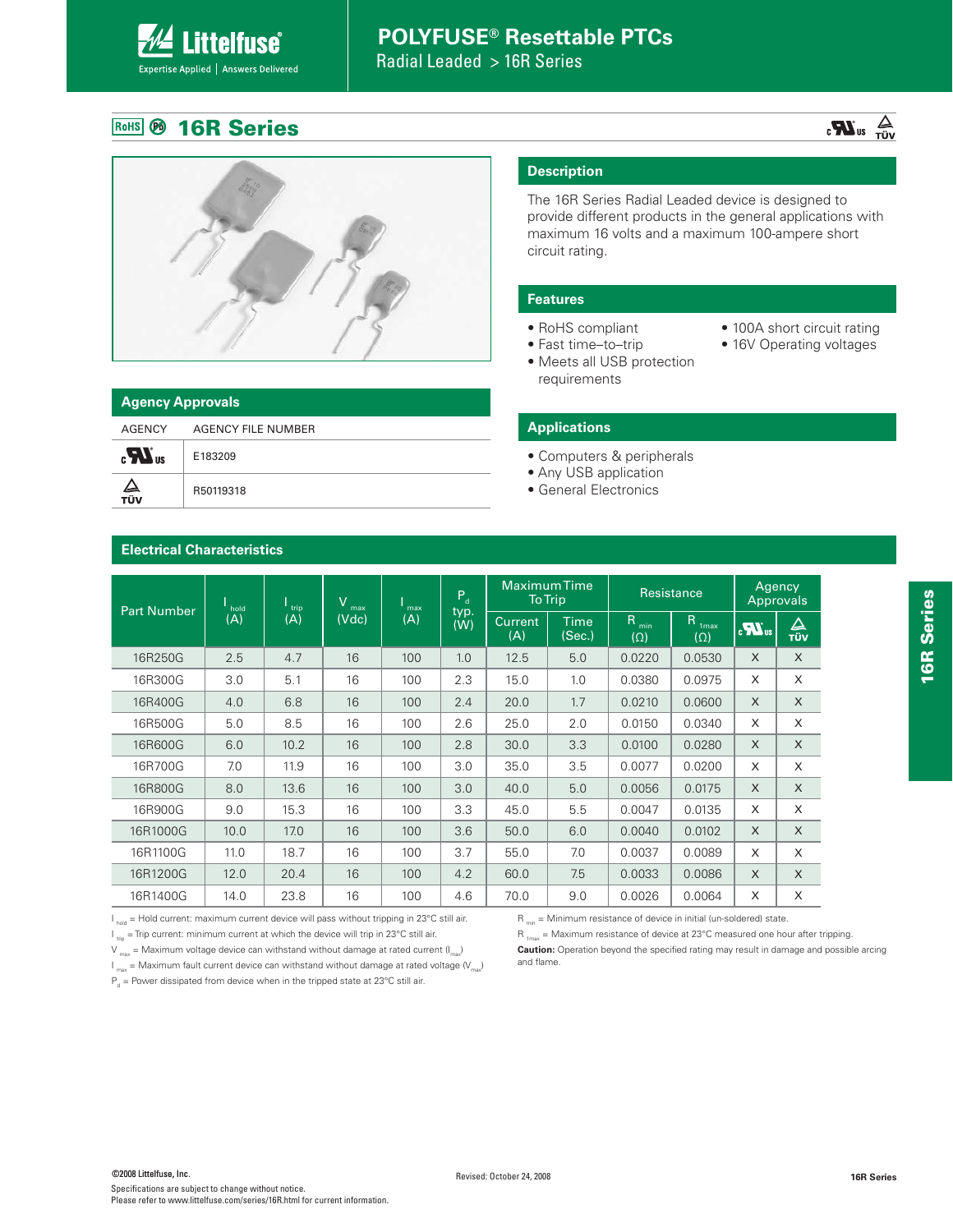Radial Leaded > 16R Series



#### **Temperature Rerating**

| <b>Ambient Operation Temperature</b> |                  |                 |               |                |                |                |                |                |      |  |
|--------------------------------------|------------------|-----------------|---------------|----------------|----------------|----------------|----------------|----------------|------|--|
|                                      | $-40^{\circ}$ C  | $-20^{\circ}$ C | $0^{\circ}$ C | $23^{\circ}$ C | $40^{\circ}$ C | $50^{\circ}$ C | $60^{\circ}$ C | $70^{\circ}$ C | 85°C |  |
| <b>Part Number</b>                   | Hold Current (A) |                 |               |                |                |                |                |                |      |  |
| 16R250G                              | 3.7              | 3.3             | 2.9           | 2.5            | 2.2            | 2.0            | 1.8            | 1.6            | 1.3  |  |
| 16R300G                              | 4.4              | 4.0             | 3.5           | 3.0            | 2.6            | 2.4            | 2.1            | 1.9            | 1.6  |  |
| 16R400G                              | 5.9              | 5.3             | 4.7           | 4.0            | 3.5            | 3.2            | 2.9            | 2.6            | 2.1  |  |
| 16R500G                              | 7.4              | 6.6             | 5.9           | 5.0            | 4.4            | 4.0            | 3.6            | 3.2            | 2.6  |  |
| 16R600G                              | 8.9              | 8.0             | 7.1           | 6.0            | 5.2            | 4.8            | 4.3            | 3.9            | 3.2  |  |
| 16R700G                              | 10.4             | 9.3             | 8.2           | 7.0            | 6.1            | 5.6            | 5.0            | 4.5            | 3.7  |  |
| 16R800G                              | 11.8             | 10.6            | 9.4           | 8.0            | 7.0            | 6.3            | 5.7            | 5.1            | 4.2  |  |
| 16R900G                              | 13.3             | 12.0            | 10.6          | 9.0            | 7.8            | 7.1            | 6.5            | 5.8            | 4.7  |  |
| 16R1000G                             | 14.8             | 13.3            | 11.8          | 10.0           | 8.7            | 7.9            | 7.1            | 6.4            | 5.3  |  |
| 16R1100G                             | 16.3             | 14.6            | 12.9          | 11.0           | 9.6            | 8.7            | 7.9            | 7.0            | 5.8  |  |
| 16R1200G                             | 17.7             | 15.9            | 14.1          | 12.0           | 10.5           | 9.5            | 8.6            | 7.7            | 6.3  |  |
| 16R1400G                             | 20.7             | 18.6            | 16.5          | 14.0           | 12.2           | 11.1           | 10.0           | 9.0            | 7.4  |  |

#### **Average Time Current Curves Temperature Rerating Curve**



The average time current curves and Temperature Rerating curve performance is affected by a number or variables, and these curves provided as guidance only. Customer must verify the performance in their application.

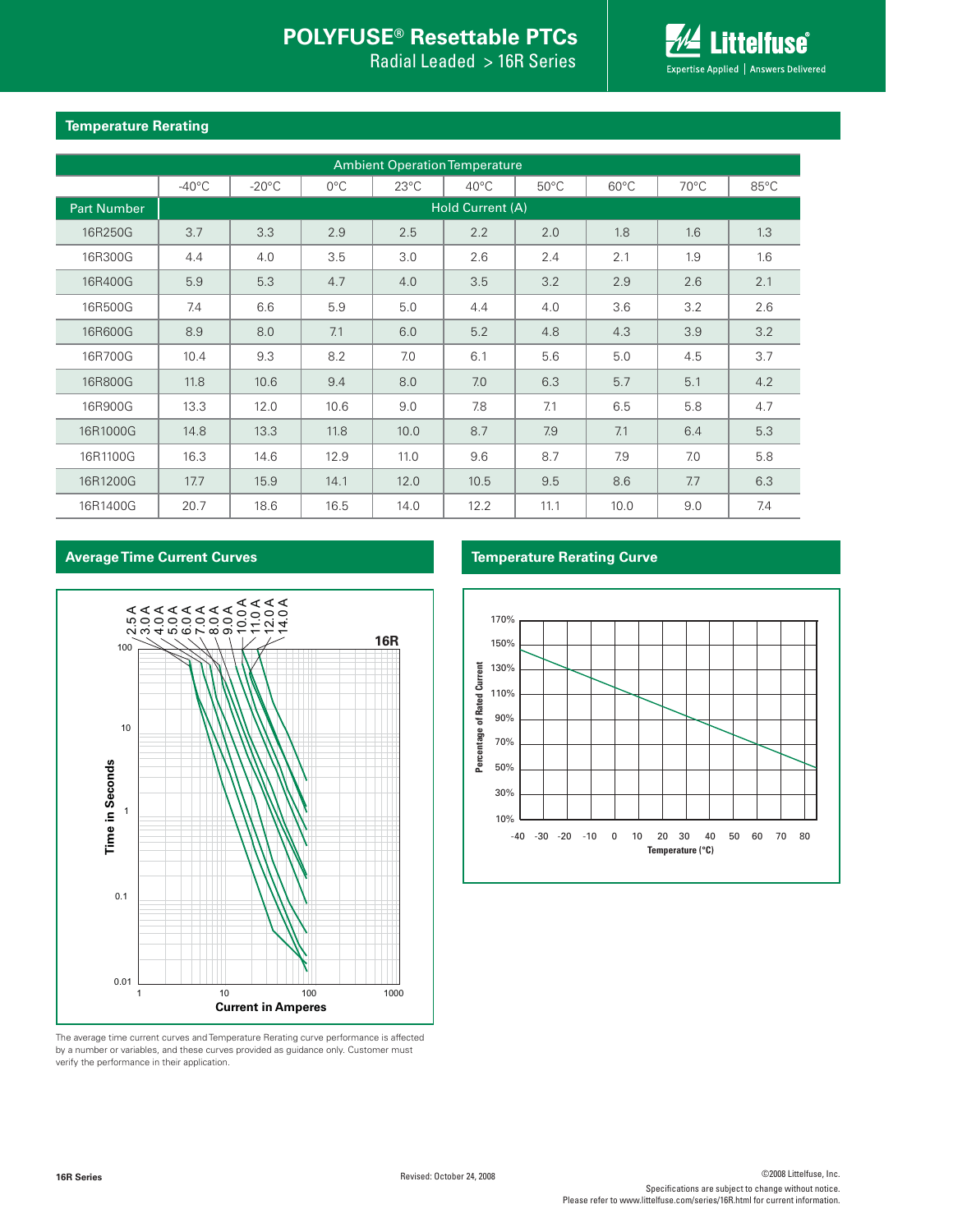

#### **Soldering Parameters - Wave Soldering**

| <b>Pre-Heating Zone</b> | Refer to the condition<br>recommended by the<br>flux manufacturer<br>Max. ramping rate<br>should not exceed 4°C/<br>Sec. |
|-------------------------|--------------------------------------------------------------------------------------------------------------------------|
| <b>Soldering Zone</b>   | Max. solder<br>temperature should not<br>exceed 260°C                                                                    |
| <b>Cooling Zone</b>     | Cooling by natural<br>convection in air.                                                                                 |



#### **Environmental Specifications**

| <b>Operating/Storage</b><br><b>Temperature</b>                | $-40^{\circ}$ C to $+85^{\circ}$ C                                                     |
|---------------------------------------------------------------|----------------------------------------------------------------------------------------|
| Maximum Device Surface<br><b>Temperature in Tripped State</b> | $125^{\circ}$ C                                                                        |
| <b>Passive Aging</b>                                          | +85°C, 1000 hours<br>$-/-$ 5% typical resistance<br>change                             |
| <b>Humidity Aging</b>                                         | +85°C, 85% R.H., 1000 hours<br>$-$ /+ 5% typical resistance<br>change                  |
| <b>Thermal Shock</b>                                          | $+85^{\circ}$ C to -40 $^{\circ}$ C 10 times<br>$-$ /+ 5% typical resistance<br>change |
| <b>Solvent Resistance</b>                                     | MIL-STD-202, Method 215F<br>No change                                                  |
| <b>Moisture Resistance Level</b>                              | Level 2, J-STD-020C                                                                    |

#### **Physical Specifications**

| <b>Lead Material</b>                       | 2.5A: Tin-plated Copper clad Steel<br>3.0 - 14.0A: Tin-plated Copper |
|--------------------------------------------|----------------------------------------------------------------------|
| <b>Soldering</b><br><b>Characteristics</b> | Solderability per MIL-STD-202,<br>Method 208F                        |
| <b>Insulating Material</b>                 | Cured, flame retardant epoxy polymer<br>meets UL94V-0 requirements.  |
| <b>Device Labeling</b>                     | Marked with 'LF', voltage, current rating,<br>and date code          |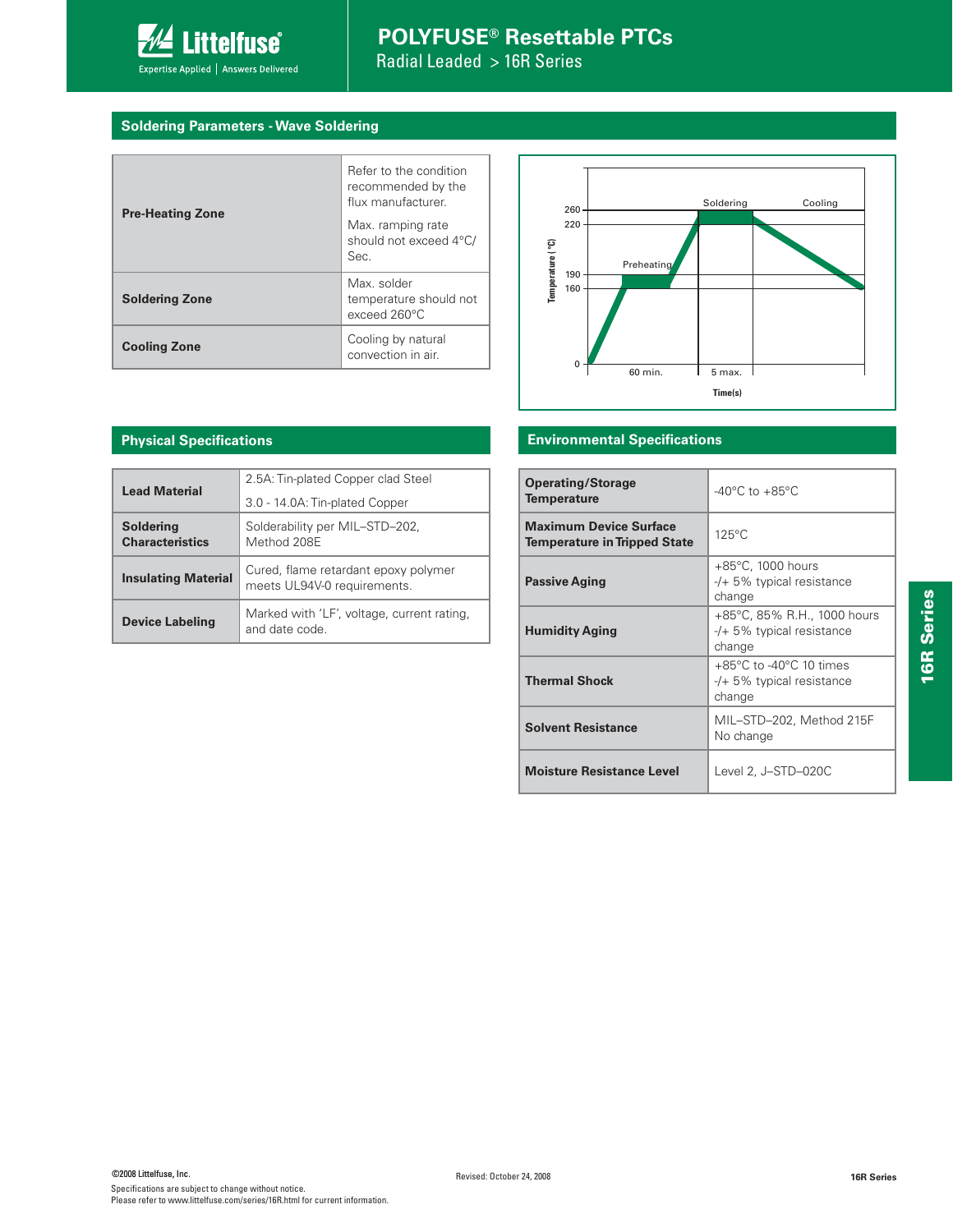Radial Leaded > 16R Series



**Dimensions**

### **Part Marking System**





**Single Sided Marking**

|                       | A              |        | B<br>$\mathsf{C}$ |               | D     |        | E    |        | <b>Physical Characteristics</b> |               |      |        |            |                 |
|-----------------------|----------------|--------|-------------------|---------------|-------|--------|------|--------|---------------------------------|---------------|------|--------|------------|-----------------|
| Part<br><b>Number</b> | Figure         | Inches | mm                | <b>Inches</b> | mm    | Inches | mm   | Inches | mm                              | <b>Inches</b> | mm   |        | Lead (dia) | <b>Material</b> |
|                       |                | Max.   | Max.              | Max.          | Max.  | Typ.   | Typ. | Min.   | Min.                            | Max.          | Max. | Inches | mm         |                 |
| 16R250G               | $\overline{2}$ | 0.35   | 8.90              | 0.50          | 12.80 | 0.20   | 5.1  | 0.13   | 3.18                            | 0.12          | 3.00 | 0.020  | 0.51       | Sn/CuFe         |
| 16R300G               | $\mathbf{1}$   | 0.28   | 7.10              | 0.43          | 11.00 | 0.20   | 5.1  | 0.30   | 7.6                             | 0.12          | 3.00 | 0.032  | 0.81       | Sn/Cu           |
| 16R400G               | 1              | 0.35   | 8.90              | 0.50          | 12.80 | 0.20   | 5.1  | 0.30   | 7.6                             | 0.12          | 3.00 | 0.032  | 0.81       | Sn/Cu           |
| 16R500G               | $\mathbf{1}$   | 0.41   | 10.40             | 0.56          | 14.30 | 0.20   | 5.1  | 0.30   | 7.6                             | 0.12          | 3.00 | 0.032  | 0.81       | Sn/Cu           |
| 16R600G               | $\mathbf{1}$   | 0.42   | 10.70             | 0.67          | 17.10 | 0.20   | 5.1  | 0.30   | 7.6                             | 0.12          | 3.00 | 0.032  | 0.81       | Sn/Cu           |
| 16R700G               | $\mathbf{1}$   | 0.44   | 11.20             | 0.78          | 19.70 | 0.20   | 5.1  | 0.30   | 7.6                             | 0.12          | 3.00 | 0.032  | 0.81       | Sn/Cu           |
| 16R800G               | 1              | 0.50   | 12.70             | 0.82          | 20.90 | 0.20   | 5.1  | 0.30   | 7.6                             | 0.12          | 3.00 | 0.032  | 0.81       | Sn/Cu           |
| 16R900G               | $\mathbf{1}$   | 0.55   | 14.00             | 0.85          | 21.70 | 0.20   | 5.1  | 0.30   | 7.6                             | 0.12          | 3.00 | 0.032  | 0.81       | Sn/Cu           |
| 16R1000G              | $\mathbf{1}$   | 0.65   | 16.50             | 0.99          | 25.20 | 0.20   | 5.1  | 0.30   | 7.6                             | 0.12          | 3.00 | 0.032  | 0.81       | Sn/Cu           |
| 16R1100G              | $\mathbf{1}$   | 0.69   | 17.50             | 1.02          | 26.00 | 0.20   | 5.1  | 0.30   | 7.6                             | 0.12          | 3.00 | 0.032  | 0.81       | Sn/Cu           |
| 16R1200G              | 1              | 0.69   | 17.50             | 1.10          | 28.00 | 0.40   | 10.2 | 0.30   | 7.6                             | 0.14          | 3.50 | 0.039  | 1.00       | Sn/Cu           |
| 16R1400G              | $\mathbf{1}$   | 0.93   | 23.50             | 1.10          | 27.90 | 0.40   | 10.2 | 0.30   | 7.6                             | 0.14          | 3.50 | 0.039  | 1.00       | Sn/Cu           |
|                       |                |        |                   |               |       |        |      |        |                                 |               |      |        |            |                 |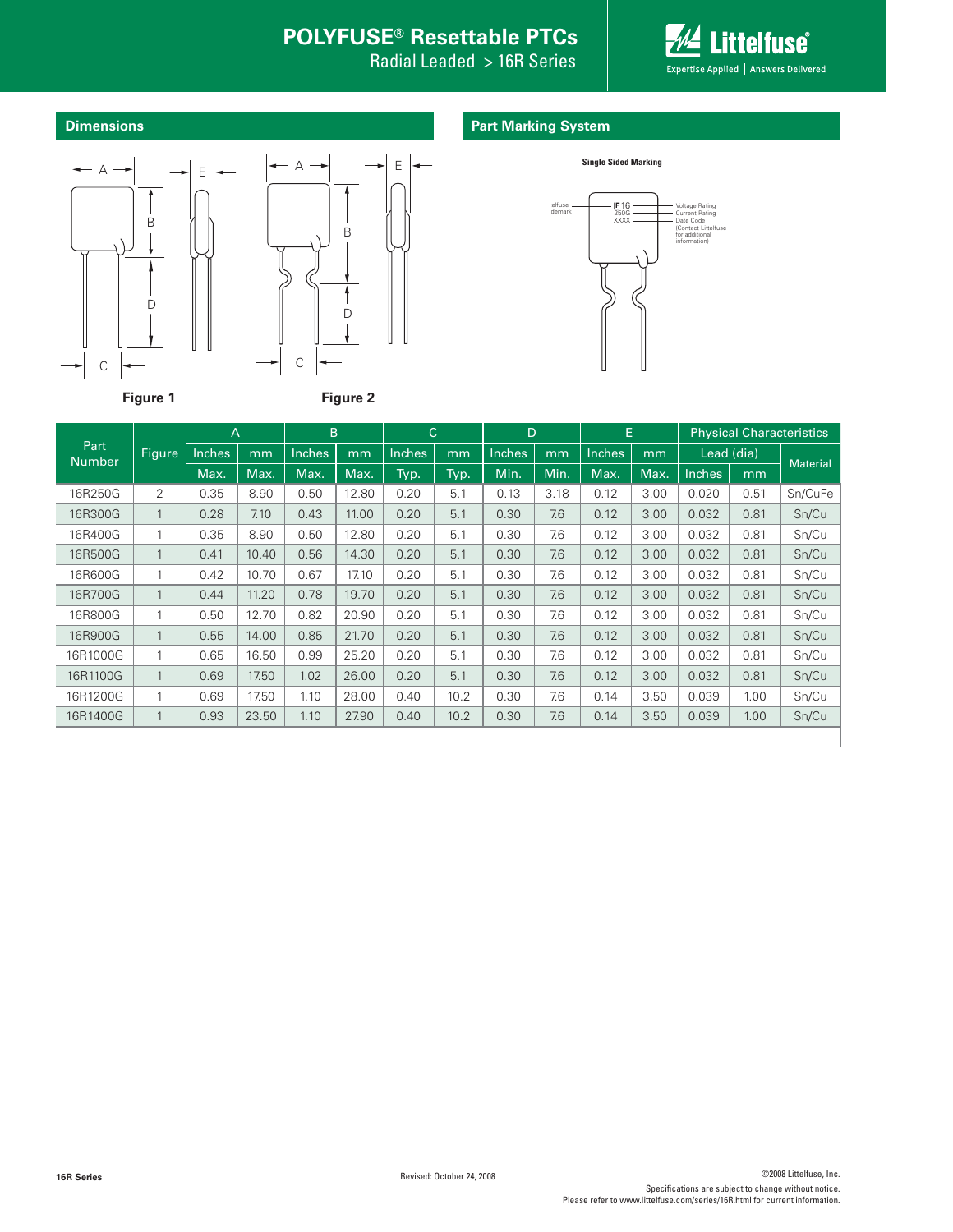

#### **Part Ordering Number System**



#### **Packaging Options**

| <b>Part Number</b> | <b>Ordering Number</b> | $\mathsf{I}_{\mathsf{hold}}$<br>(A) | $\frac{1}{2}$ hold<br>Code | Packaging<br>Option | Quantity | Quantity &<br><b>Packaging Codes</b> |
|--------------------|------------------------|-------------------------------------|----------------------------|---------------------|----------|--------------------------------------|
| 16R250G            | 16R250GU               | 2.50                                | 250                        | <b>Bulk</b>         | 500      | $\cup$                               |
|                    | 16R250GPR              |                                     |                            | Tape and Ammo       | 2000     | <b>PR</b>                            |
| 16R300G            | 16R300GU               | 3.00                                | 300                        | <b>Bulk</b>         | 500      | U                                    |
|                    | 16R300GPR              |                                     |                            | Tape and Ammo       | 2000     | PR                                   |
| 16R400G            | 16R400GU               | 400<br>4.00                         |                            | <b>Bulk</b>         | 500      | $\cup$                               |
|                    | 16R400GPR              |                                     |                            | Tape and Ammo       | 2000     | <b>PR</b>                            |
| 16R500G            | 16R500GU               | 5.00                                | 500                        | <b>Bulk</b>         | 500      | $\cup$                               |
|                    | 16R500GPR              |                                     |                            | Tape and Ammo       | 2000     | PR                                   |
| 16R600G            | 16R600GU               | 6.00                                | 600                        | <b>Bulk</b>         | 500      | $\cup$                               |
|                    | 16R600GDR              |                                     |                            | Tape and Ammo       | 1500     | DR                                   |
| 16R700G            | 16R700GF               | 7.00                                | 700                        | <b>Bulk</b>         | 200      | F                                    |
|                    | 16R700GMR              |                                     |                            | Tape and Ammo       | 1000     | <b>MR</b>                            |
| 16R800G            | 16R800GF               | 8.00<br>800                         |                            | <b>Bulk</b>         | 200      | F                                    |
|                    | 16R800GMR              |                                     |                            | Tape and Ammo       | 1000     | <b>MR</b>                            |
| 16R900G            | 16R900GF               | 9.00<br>900                         |                            | <b>Bulk</b>         | 200      | F                                    |
|                    | 16R900GMR              |                                     |                            | Tape and Ammo       | 1000     | <b>MR</b>                            |
| 16R1000G           | 16R1000GF              | 10.00                               | 1000                       | <b>Bulk</b>         | 200      | F                                    |
|                    | 16R1000GMR             |                                     |                            | Tape and Ammo       | 1000     | <b>MR</b>                            |
| 16R1100G           | 16R1100GF              | 11.00                               | 1100                       | <b>Bulk</b>         | 200      | F                                    |
|                    | 16R1100GMR             |                                     |                            | Tape and Ammo       | 1000     | <b>MR</b>                            |
| 16R1200G           | 16R1200GH              | 12.00                               | 1200                       | <b>Bulk</b>         | 100      | H                                    |
|                    | 16R1200GMR             |                                     |                            | Tape and Ammo       | 1000     | <b>MR</b>                            |
| 16R1400G           | 16R1400GH              | 14.00                               | 1400                       | <b>Bulk</b>         | 100      | H                                    |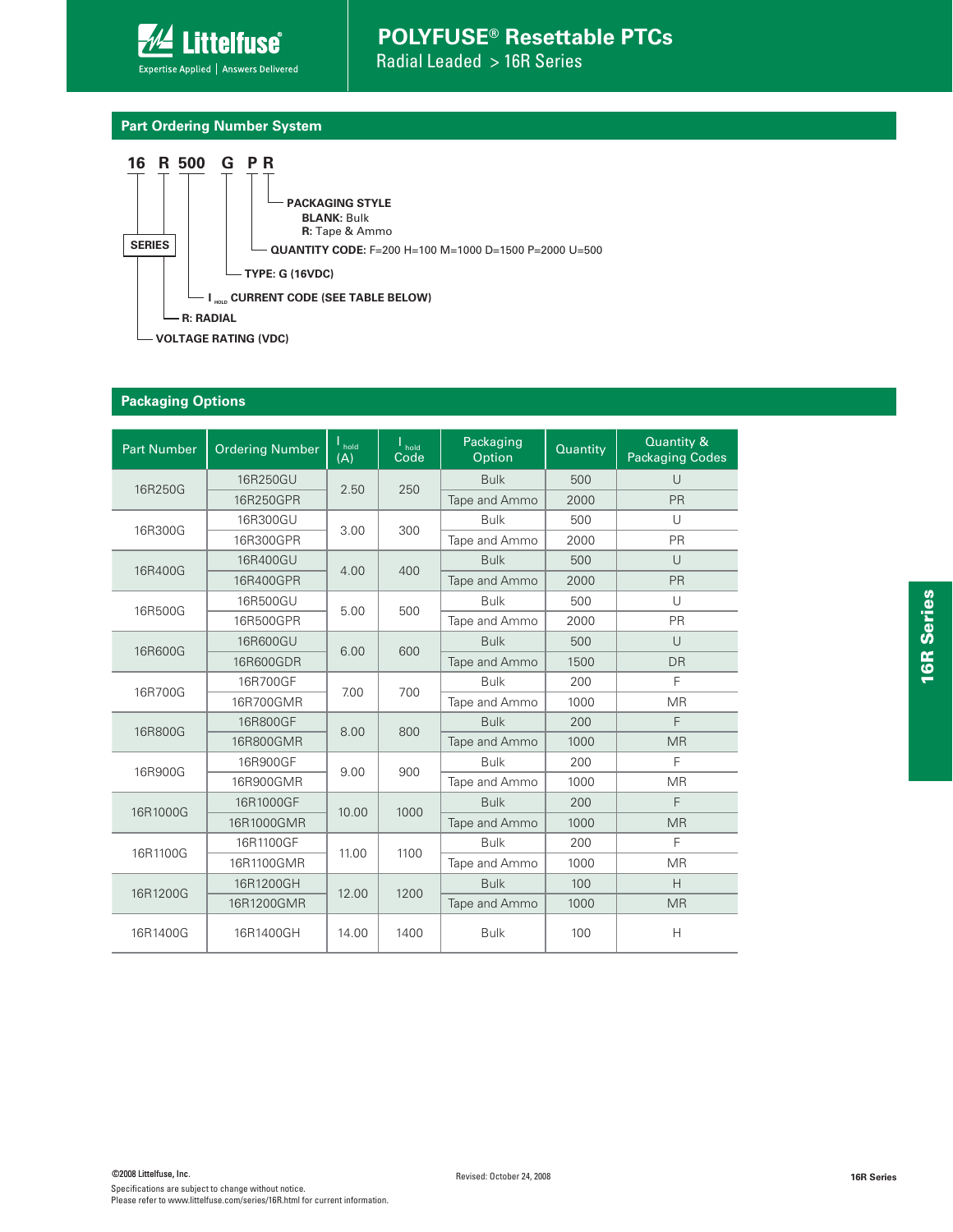Radial Leaded > 16R Series



| Devices taped using EIA468-B/IE286-2 standards. See table below and Figure 1 for details. |                  |                  |                    |                |
|-------------------------------------------------------------------------------------------|------------------|------------------|--------------------|----------------|
|                                                                                           |                  |                  | <b>Dimensions</b>  |                |
| <b>Dimension</b>                                                                          | <b>EIA Mark</b>  | <b>IEC Mark</b>  |                    | Tol. (mm)      |
| Carrier tape width                                                                        | W                | W                | 18                 | $-0.5 / + 1.0$ |
| Hold down tape width:                                                                     | W                | W <sub>o</sub>   | 11                 | min.           |
| Top distance between tape edges                                                           | $W_{\kappa}$     | W <sub>2</sub>   | 3                  | max.           |
| Sprocket hole position                                                                    | $W_{\rm s}$      | $W_1$            | 9                  | $-0.5/+0.75$   |
| Sprocket hole diameter*                                                                   | $D_{0}$          | $D_{0}$          | $\overline{4}$     | $-0.32 / +0.2$ |
| Abscissa to plane(straight lead)                                                          | н                | н                | 18.5               | $-/- 3.0$      |
| Abscissa to plane(kinked lead)                                                            | $H_{0}$          | $H_{0}$          | 16                 | $-/- 0.5$      |
| Abscissa to top                                                                           |                  |                  | 45.0               | max.           |
| Overall width w/o lead protrusion                                                         |                  |                  | 56                 | max.           |
| Overall width w/ lead protrusion                                                          |                  |                  | 57                 | max.           |
| Lead protrusion                                                                           | $L_{1}$          | $\mathsf{I}_1$   | 1.0                | max.           |
| Protrusion of cut out                                                                     | L                | L                | 11                 | max.           |
| Protrusion beyond hold-down tape                                                          | $\mathbf{I}_{2}$ | $\mathbf{I}_{2}$ | Not specified      |                |
| Sprocket hole pitch                                                                       | $P_0$            | $P_0$            | 25.4               | $-/+$ 0.5      |
| Device pitch:                                                                             |                  |                  | 25.4               |                |
| Pitch tolerance                                                                           |                  |                  | 20<br>consecutive. | $-/- 1$        |
| Tape thickness                                                                            | t                | $\mathbf t$      | 0.9                | max.           |
| Tape thickness with splice                                                                | $t_{1}$          |                  | 2.0                | max.           |
| Splice sprocket hole alignment                                                            |                  |                  | $\Omega$           | $-/- 0.3$      |
| Body lateral deviation                                                                    | Δh               | Δh               | 0                  | $-/-1.0$       |
| Body tape plane deviation                                                                 | $\Delta p$       | Δp               | $\Omega$           | $-/-1.3$       |
| Ordinate to adjacent component lead*                                                      | $P_1$            | $P_{1}$          | 3.81               | $-/- 0.7$      |

Ordinate to adjacent component lead\* 7.62 -/+ 0.7 Lead spacing:16R250G-16R1100G **F F F** 5.08  $\left| \frac{4+0.8}{2+0.8} \right|$ Lead spacing:16R1200G-16R1400G **F F F** 10.18 -/+ 0.8

\*Differs from EIA specification

#### **Tape and Ammo Diagram**